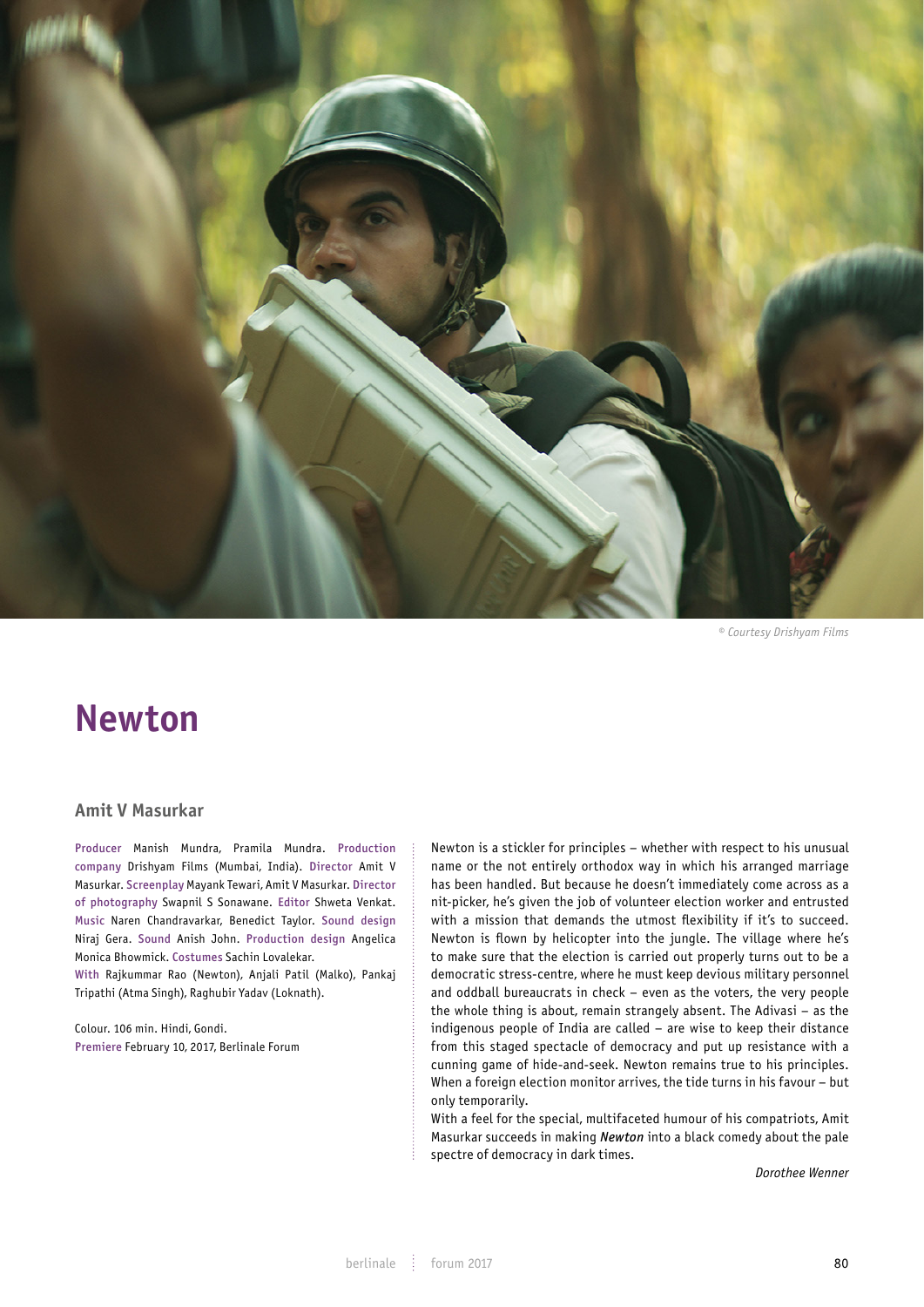### To find humour and order in chaos

When political discourse becomes dull, democracy is in danger. When I voted for the first time, I thought my job was done. I had surrendered my destiny to the hands of a stranger and expected him to bring about change. It took me a while to realise the difference between democracy and electioneering and to understand that true democracy will come only when people become political beings and not mere voters. Newton is a dark comedy about an idealist in a less-than-ideal world. India, which boasts about being the world's largest democracy, takes elections rather seriously, and in conflict areas, it becomes an opportunity for the state to show its 'tough love'. As Newton tries to find order in chaos, we find underlying elements of humour and absurdity. I have structured the film around Newton's three laws of motion – the film begins with inertia, develops momentum in the middle act, and ends with an equal and opposite reaction.

*Amit V Masurkar*

### "The conflict is helping displace people from their land"

*You had a very unusual starting-point for your story. Please tell us how it all began.*

Amit V Masurkar: One afternoon, I was typing random words into the computer, thinking something would trigger a new idea. One of the words was 'Constitution.' It caught my fancy and I downloaded the Constitution of India. The preamble itself is so beautifully written that I got gooseflesh. The gap between what is written in the book and how it is implemented in reality is huge. So I set out to write a film about democracy. But I didn't want to write about politicians. The only day a common person feels part of democracy is the day s/he votes. So the film was set in the polling booth on Election Day. To make it more interesting, the booth was set in a conflict area, where the conducting of elections itself was a challenge. And so the premise was born – a rookie clerk on election duty tries his best to conduct free and fair elections in a remote booth in the conflict-ridden jungles of Chhattisgarh in Central India, despite the apathy of others around him and the looming fear of a guerrilla attack.

## *Most Indian filmmakers avoid political subjects, as it could mean trouble when the film is released, or mean having to battle an oftenunreasonable film censor board. Why did you choose a political subject so early in your directing career?*

I chose to address a political subject because I feel deeply about it, and wanted to draw attention to the issue. In Chhattisgarh, where the film is set, a war has been raging for decades between Communist guerrillas, known as Maoists, and the Indian state. The indigenous people, the Gondi Adivasi, who live in this jungle, are forced to take sides between these two powerful entities or face the repercussions. They are not allowed to have a third view and their basic human rights are being violated every day. The discovery of minerals and iron ore in the jungle has intensified this struggle, as large mining conglomerates want the land where the Adivasis live to be vacated. The conflict is helping displace people from their own land. It was a challenge to show this through the film, especially because I didn't want to make an intense, politically charged action film, but a simple, accessible story about chaos and order, with shades of dark humour. And I was lucky to meet Manish Mundra who, after a single meeting, decided to back the film.

## *Newton's central irony suggests that democracy can be implemented only by force – whether by the earnest clerk Newton, or the practical commandant Atma Singh. How did your script evolve?*

Democracy appears to be a better form of governance than the others because it makes us feel that we are in charge. But in reality, we are not truly free. If any government, anywhere, wants to make your life a living hell, there is nothing you can do to stop it. Both Newton and Atma Singh are pawns of a system that will eventually use them and throw them aside. I wrote the initial screenplay in English, intending to send it to script labs, but it was not selected by any script lab. After my co-writer, Mayank Tewari, and I researched the film in Chhattisgarh, we reworked it together, and he rewrote it in Hindi, reshaping the film, apart from the dialogue. We were in the NFDC Film Bazaar's Co-Production Market [in Goa, India, -Ed.], but that was after Manish Mundra's Drishyam Films was prepared to come on board with the full budget, so it was useful for the contacts, including sales agents, and we hope to finalise one soon.

## *What were the biggest challenges of shooting in the jungle and with tribal groups?*

We shot the film in and around the mining town of Dalli Rajhara, on the fringes of the Maoist-controlled jungle. Since we had a large army of actors in camouflage, carrying fake guns, there was always a danger of getting mistaken for the real paramilitary and getting ambushed. We were very careful to make it known that we were a film crew and had no other agenda. There is a scene where a journalist asks one of the Adivasi voters whether he believes his life would change after the election. The answers weren't planned and the voter replied that it wouldn't. The calm, innocent and assured way in which he answered made me choke as I watched the scene on the monitor, and I couldn't control my tears. It pushed me to work harder to make this film.

#### *How did you teach yourself to make films?*

I started in 2002, when I was twenty. Since I had no mentor, I have seen the emergence of the Internet age of filmmaking. Mine is the first generation that used the web to learn about filmmaking, download movies, blog, make contacts. Digital technology has made filmmaking more accessible and this is the best time for anyone to make films. The audience for indie films is certainly growing in India. The producers have made their money on the low-budget Sulemani Keeda [Masurkar's feature film debut from 2014, -Ed.] through Netflix and other web-based platforms.

*For someone who hasn't been to film school, your evolution from your debut feature* Sulemani Keeda *to your second,* Newton*, is tremendous. In between, you wrote for lowbrow TV and films like the* Great Indian Comedy Show *and* Murder 3*, as well as for wellregarded directors like Shoojit Sircar and Shashanka Ghosh.*

I became a screenwriter because I wanted to direct, and no one else would write a script for me. All the scripts I wrote with those directors never got made! Since I was an outsider in the Mumbai film industry, I did what I had to in order to